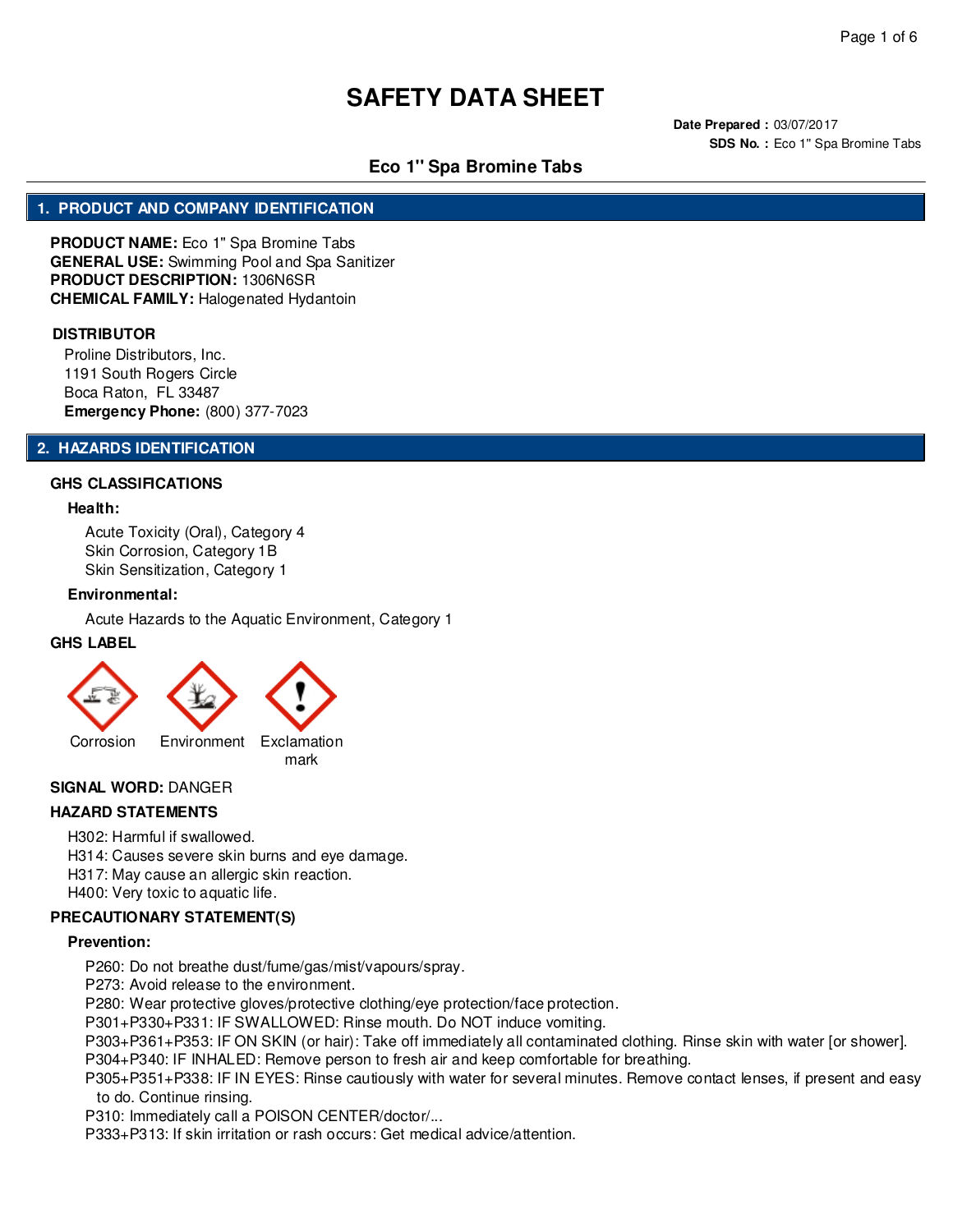**Date Prepared :** 03/07/2017 **SDS No. :** Eco 1" Spa Bromine Tabs

# **Eco 1'' Spa Bromine Tabs**

P391: Collect spillage.

P264: Wash ... thoroughly after handling.

P270: Do not eat, drink or smoke when using this product.

P272: Contaminated work clothing should not be allowed out of the workplace.

P405: Store locked up.

P501: Dispose of contents/container to ...

P362+P364: Take off contaminated clothing and wash it before reuse.

**HAZARDS NOT OTHERWISE CLASSIFIED:** May form combustible dust concentrations in air.

EUH031: Contact with acids liberates toxic gas.

#### **EMERGENCY OVERVIEW**

**PHYSICAL APPEARANCE:** White to off-white tablet with faint halogenous odor.

**IMMEDIATE CONCERNS:** Corrosive. Causes severe eye damage and skin burns. Eye contact may cause loss of vision. Irritating to nose and throat. Harmful if absorbed through skin or swallowed. If swallowed, DO NOT induce vomiting. This pesticide is toxic to fish and aquatic organisms. Strong oxidizing agent.

#### **POTENTIAL HEALTH EFFECTS**

**EYES:** Corrosive. Causes severe eye damage.

**SKIN:** Causes severe skin burns. May cause skin sensitization.

**INGESTION:** Harmful if swallowed.

**INHALATION:** Shortness of breath, headache and nausea. Irritant to upper respiratory tract.

## **3. COMPOSITION / INFORMATION ON INGREDIENTS**

| <b>Chemical Name</b>                | $Wt.$ % | -UAC                |
|-------------------------------------|---------|---------------------|
| Bromo-chloro-5, 5-dimethylhydantoin | 96      | 18-61<br>32.<br>າຮ∹ |

#### **4. FIRST AID MEASURES**

**EYES:** Hold eyes open and rinse slowly and gently with water for 15-20 minutes. Remove contact lenses, if present, after the first 5 minutes, then continue rinsing eye. Call a poison control center or doctor for treatment advice. See a doctor immediately.

**SKIN:** Remove contaminated clothing. Rinse skin immediately with plenty of water for 15-20 minutes. Call a poison control center or doctor for treatment advice.

**INGESTION:** Call poison control center or doctor immediately for treatment advice. Have person sip a glass of water if able to swallow. Do not induce vomiting unless told to do so by a poison control center or doctor. Do not give anything by mouth to an unconscious person.

**INHALATION:** Move person to fresh air. If person is not breathing, call 911 or an ambulance, then give artificial respiration, preferably by mouth-to-mouth, if possible. Call a poison control center or doctor for further treatment advice.

**NOTES TO PHYSICIAN:** Corrosive. No specific antidote. In case of ingestion, DO NOT induce vomiting. Treat symptomatically and supportively. Probable mucosal damage may contraindicate the use of gastic lavage.

## **5. FIRE FIGHTING MEASURES**

**EXTINGUISHING MEDIA:** Dry powder, carbox dioxide or water spray. Water may be ineffective. In case of exothermic decomposition and appearance of smoke, water should be used to suppress it. DO NOT use dry chemical extinguisher containing ammonia compounds.

**EXPLOSION HAZARDS:** Oxidizing agent. Forms explosive mixtures with combustible, organic or other easily oxidizable materials. When heated to decomposition, may release poisonous and corrosive fumes. Dust may form a weak explosive mixture with air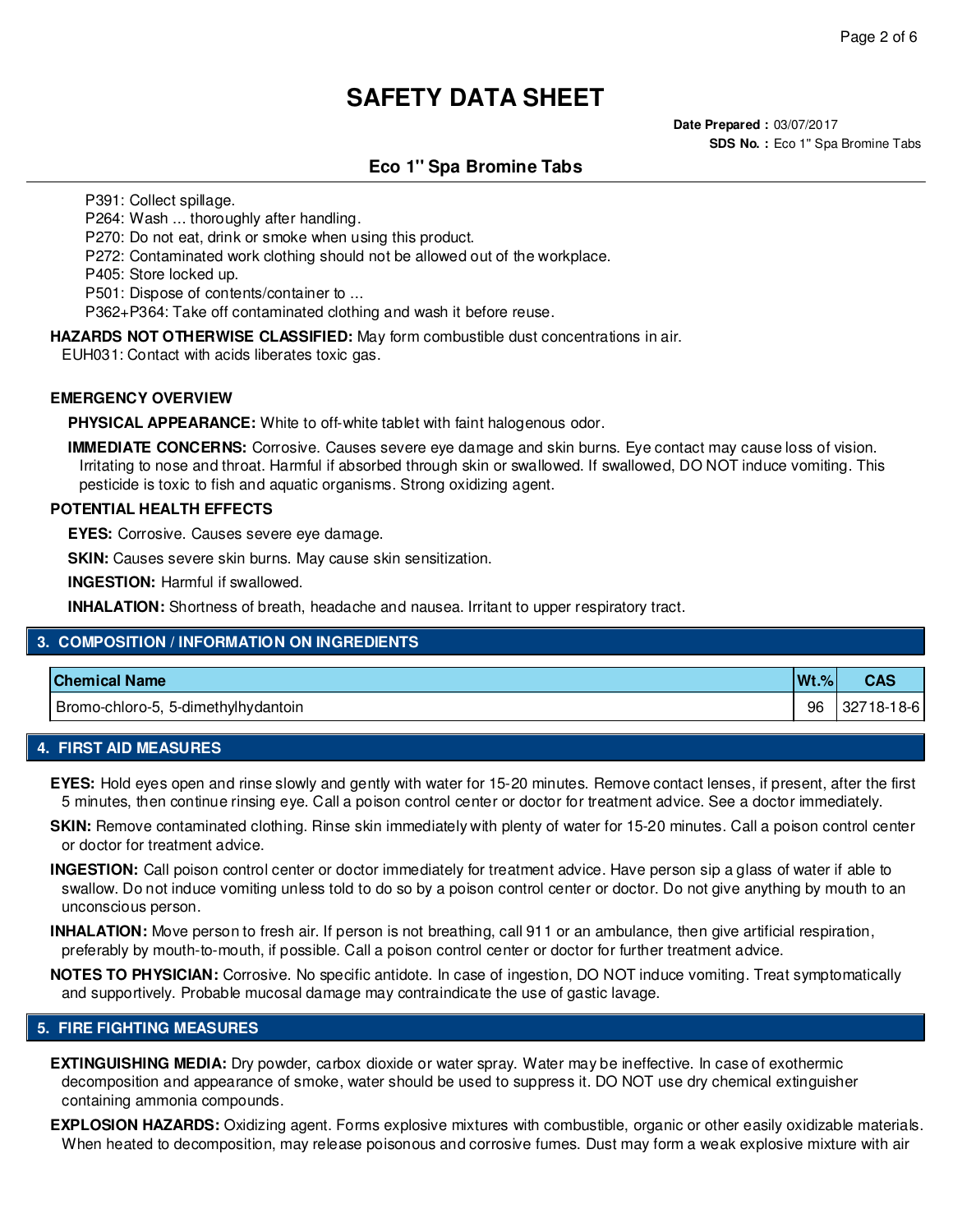**Date Prepared :** 03/07/2017 **SDS No. :** Eco 1" Spa Bromine Tabs

## **Eco 1'' Spa Bromine Tabs**

(class St1), but is not sensitive to ignition from electrostatic discharges.

**FIRE FIGHTING PROCEDURES:** Cool containers with water spray. In closed stores, provide fire-fighters with self-contained breathing apparatus in positive pressure mode.

## **6. ACCIDENTAL RELEASE MEASURES**

**GENERAL PROCEDURES:** Evacuate area. Use respirator with combined filter (inorganic gas and dust), gloves, chemical safety goggles and body covering clothes. If material is decomposing, use self-contained breathing apparatus and a fully encapsulated suit. ENVIROMENTAL PRECAUTIONS: Prevent entry into sewers and watercourses.

**RELEASE NOTES:** Sweep up, place in a suitable container and hold for waste disposal. Avoid raising dust. Ventilate area and wash spill site after material pick up is complete.

**SPECIAL PROTECTIVE EQUIPMENT:** Use respirator with combined filter (inorganic gas and dust), gloves, chemical safety goggles and body covering clothes. If material is decomposing, use self-contained breathing apparatus and a fully encapsulated suit.

#### **7. HANDLING AND STORAGE**

**HANDLING:** Keep containers tightly closed.

**STORAGE:** Keep away from sources of ignition. Recommended storage temperature below 30°C (86°F). For transportation purposes it is possible to store at temperatures up to 50°C (122°F). Store in a dry, well-ventilated area. Store away from incompatible materials. Materials to avoid: Combustible organic materials. Bases. Oxidizing agents.

**STORAGE TEMPERATURE:** Recommended storage temperature below 30°C (86°F).

**LOADING TEMPERATURE:** For transportation purposes it is possible to store at temperatures up to 50°C (122°F).

## **8. EXPOSURE CONTROLS / PERSONAL PROTECTION**

#### **EXPOSURE GUIDELINES**

| OSHA HAZARDOUS COMPONENTS (29 CFR1910.1200) |                        |            |     |                   |
|---------------------------------------------|------------------------|------------|-----|-------------------|
|                                             | <b>EXPOSURE LIMITS</b> |            |     |                   |
| <b>Chemical Name</b>                        | <b>Type</b>            |            | ppm | mg/m <sup>3</sup> |
| Bromo-chloro-5, 5-dimethylhydantoin         | <b>OSHA PEL</b>        | <b>TWA</b> | N/E |                   |
|                                             | <b>ACGIH TLV</b>       | <b>TWA</b> | N/E |                   |

**ENGINEERING CONTROLS:** Use local exhaust as necessary, especially under dusty conditions. Ventilation must be sufficient to maintain atmospheric concentration below recommended exposure limit.

#### **PERSONAL PROTECTIVE EQUIPMENT**

**EYES AND FACE:** Wear chemical safety goggles.

**SKIN:** Wear neoprene gloves and body covering clothes and boots.

**RESPIRATORY:** Respirator with combined filter (inorganic gas and dust).

**WORK HYGIENIC PRACTICES:** Do not eat, smoke or drink where material is handled, processed or stored. Wash hands thoroughly before eating or smoking. Safety shower and eye bath should be provided.

#### **9. PHYSICAL AND CHEMICAL PROPERTIES**

**PHYSICAL STATE:** Solid

**ODOR:** Faint halogenous odor **APPEARANCE:** White to off-white tablet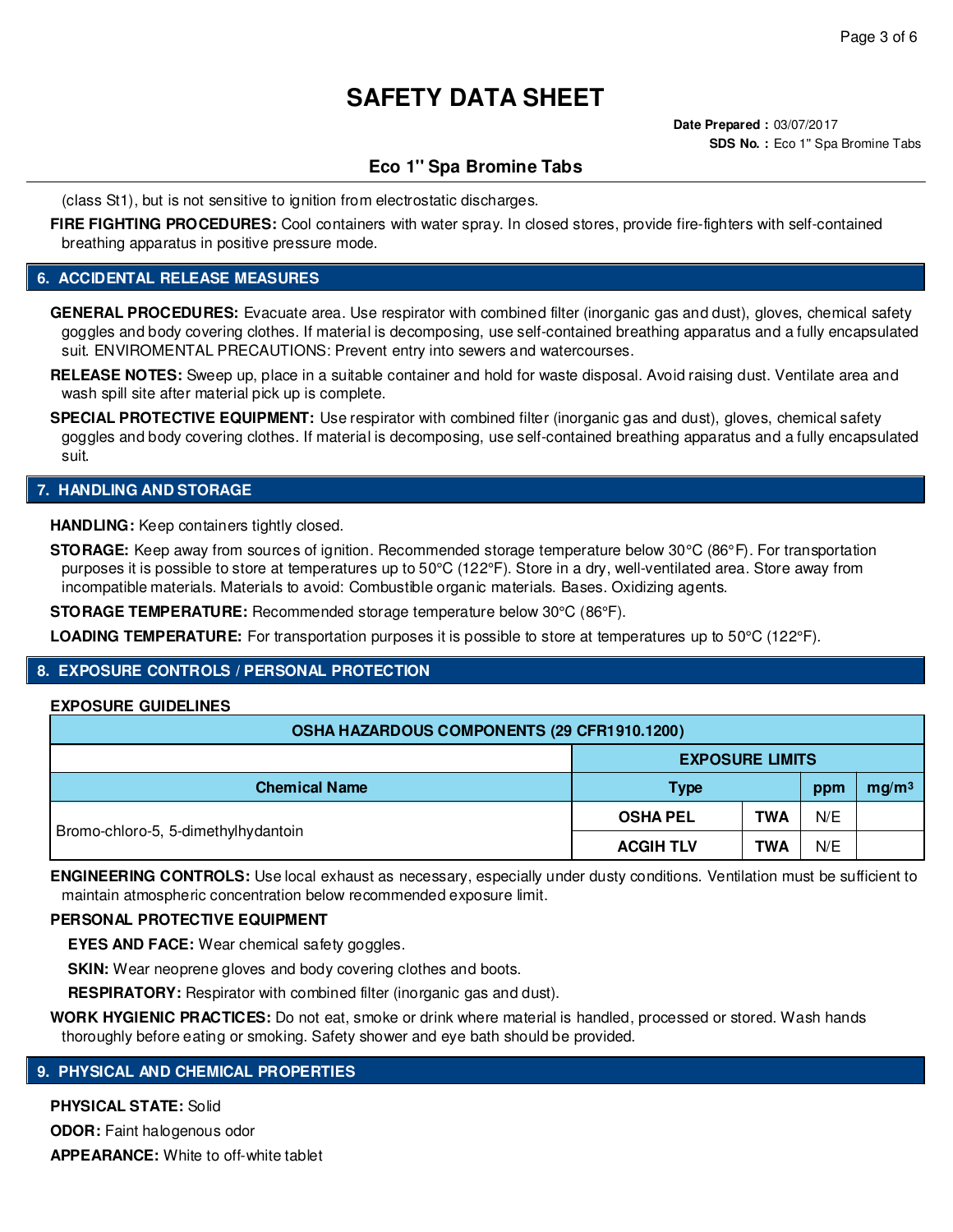**Date Prepared :** 03/07/2017 **SDS No. :** Eco 1" Spa Bromine Tabs

# **Eco 1'' Spa Bromine Tabs**

**FLASHPOINT AND METHOD:** Not Applicable

**FLAMMABLE LIMITS:** Not Available

**AUTOIGNITION TEMPERATURE:** Not Available

**VAPOR PRESSURE:** 9.35x10(-3) Pa (25°C)

**VAPOR DENSITY:** Not applicable under standard conditions

**BOILING POINT:** Not Applicable

**MELTING POINT:** Not applicable (decomposes)

**THERMAL DECOMPOSITION:** > 160°C

**SOLUBILITY IN WATER:** .22 g/100ml at 25°C

**PARTITION COEFFICIENT: N-OCTANOL/WATER:** Kow = <1 (pH 5-9)

**EVAPORATION RATE:** Not applicable under standard conditions

**SPECIFIC GRAVITY:** 1.8 to 2.0

**OXIDIZING PROPERTIES:** Not sufficient for classification as oxidizer (Method A17 & UN Test 0.1)

## **10. STABILITY AND REACTIVITY**

**REACTIVITY:** Combustible materials. Oxidizing agents. Bases.

**HAZARDOUS POLYMERIZATION:** No additional information available.

**STABILITY:** Stable under normal conditions.

**CONDITIONS TO AVOID:** Exposure to moisture. Heating above decomposition temperature.

**POSSIBILITY OF HAZARDOUS REACTIONS:** Contact with combustible materials may initiate decomposition of the material and emission of smoke.

**HAZARDOUS DECOMPOSITION PRODUCTS:** CO, HBr, Cl2, NOx, HCl, CO2

**INCOMPATIBLE MATERIALS:** Oxidizing agents, bases, and combustible organic materials.

## **11. TOXICOLOGICAL INFORMATION**

#### **ACUTE TOXICITY**

**ORAL LD50:** 929 mg/kg - Rat

**INHALATION LC50:** 1.1 mg/l/4 hour (powder) - Rat

**SERIOUS EYE DAMAGE/IRRITATION:** Dermal irritation (rabbit) - Corrosive

# **RESPIRATORY OR SKIN SENSITISATION:** Sensitizer

**GERM CELL MUTAGENICITY:** Mutagenic by the Ames Test. Mutagenic in the mouse lymphoma L5178Y test system. Non genotoxic in an in-vivo in micronucleous test in mice. Non genotoxic in an in-vivo liver unscheduled DNA synthesis (USD) assay.

#### **CARCINOGENICITY**

**IARC:** Not classified as a carcinogen.

**NOTES:** Not included in NTP 13th Report on Carcinogens. Not classified by IARC.

**STOT-SINGLE EXPOSURE:** No effects on specific target organs have been identified.

**STOT-REPEATED EXPOSURE:** Prolonged skin contact may cause sensitization.

**ASPIRATION HAZARD:** Not expected to occur.

## **12. ECOLOGICAL INFORMATION**

**BIOACCUMULATION/ACCUMULATION:** Based on low Kow values, i.e. less than one, this product would not be predicted to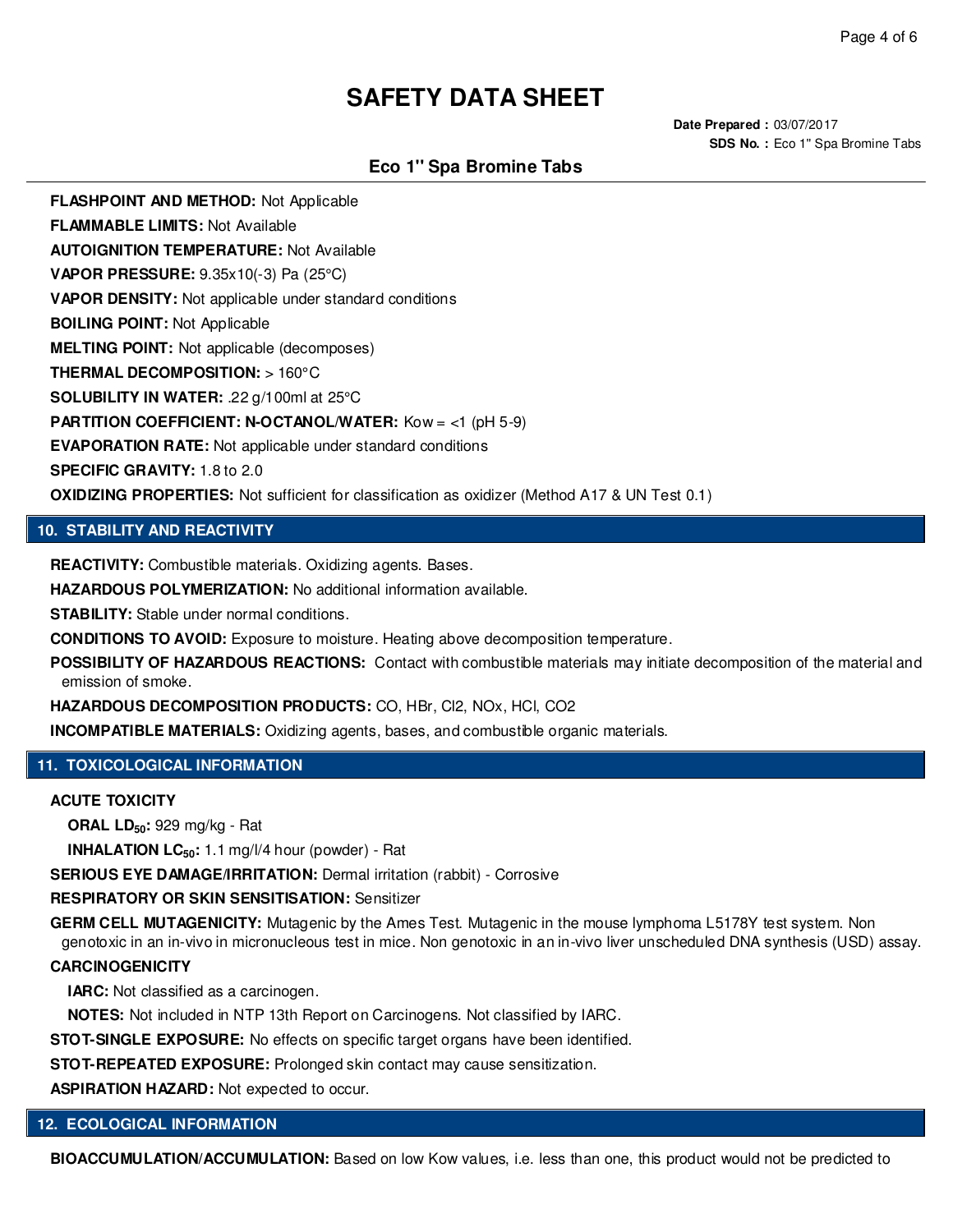# **Eco 1'' Spa Bromine Tabs**

significantly accumulate in aquatic organisms, or sorb to organic material in soil or sediment.

## **AQUATIC TOXICITY (ACUTE)**

**96-HOUR LC50:** 1.2 mg/l (eastern oyster, Acute flow through)

1.9 mg/l (Mysid shrimp, Acute flow through)

0.4 mg/l (Rainbow trout, Static)

1.6 mg/l (Sheepshead minnow, Acute flow through)

**48-HOUR EC50:** 0.75 mg/l (Static) (Daphnia Magna)

**GENERAL COMMENTS:** Mobility in soil: There will be no exposure of BCDMH to soil. The main degradation product, DMH, is mobile in soil.

#### **COMMENTS:** Avian Toxicity:

Oral LD50, Bobwhite Quail 1839 mg/kg Dietary LC50, Mallard Duck >5620 ppm Dietary LC50, Bobwhite quail >5620 ppm

## **13. DISPOSAL CONSIDERATIONS**

**DISPOSAL METHOD:** Dispose of in approved landfill sites or an approved incinerator. Avoid access to streams, lakes or ponds. Observe all federal, state and local environmental regulations when disposing of this material.

**EMPTY CONTAINER:** Crush and bury empty containers. Do NOT throw into publix waste disposal site. Avoid contact with organic materials and moisture. See conditions to avoid in Section 10.

**RCRA/EPA WASTE INFORMATION:** This product does meet the criterial of a hazardous waste as defined under the Resource Conservation and Recovery Act (RCRA) 40 CFR 261, with the following EPA hazardous waste number: D001

## **14. TRANSPORT INFORMATION**

#### **DOT (DEPARTMENT OF TRANSPORTATION)**

**PROPER SHIPPING NAME:** Oxidizing Solid, Corrosive, N.O.S. (Bromochloro-5, 5-Dimethylhydantoin)

**PRIMARY HAZARD CLASS/DIVISION:** 5.1

**SECONDARY HAZARD CLASS/DIVISION:** 8

**UN/NA NUMBER:** UN 3085

**PACKING GROUP:** III

**LABEL:** Oxidizing Agent (5.1) and Corrosive (8)

**MARINE POLLUTANT #1:** Yes

## **15. REGULATORY INFORMATION**

**UNITED STATES DOT LABEL SYMBOL AND HAZARD CLASSIFICATION**



## **SARA TITLE III (SUPERFUND AMENDMENTS AND REAUTHORIZATION ACT)**

**311/312 HAZARD CATEGORIES:** This product is a hazardous chemical under 29CFR 1910.1200 and is categorized as an IMMEDIATE, DELAYED HEALTH and REACTIVITY physical hazard.